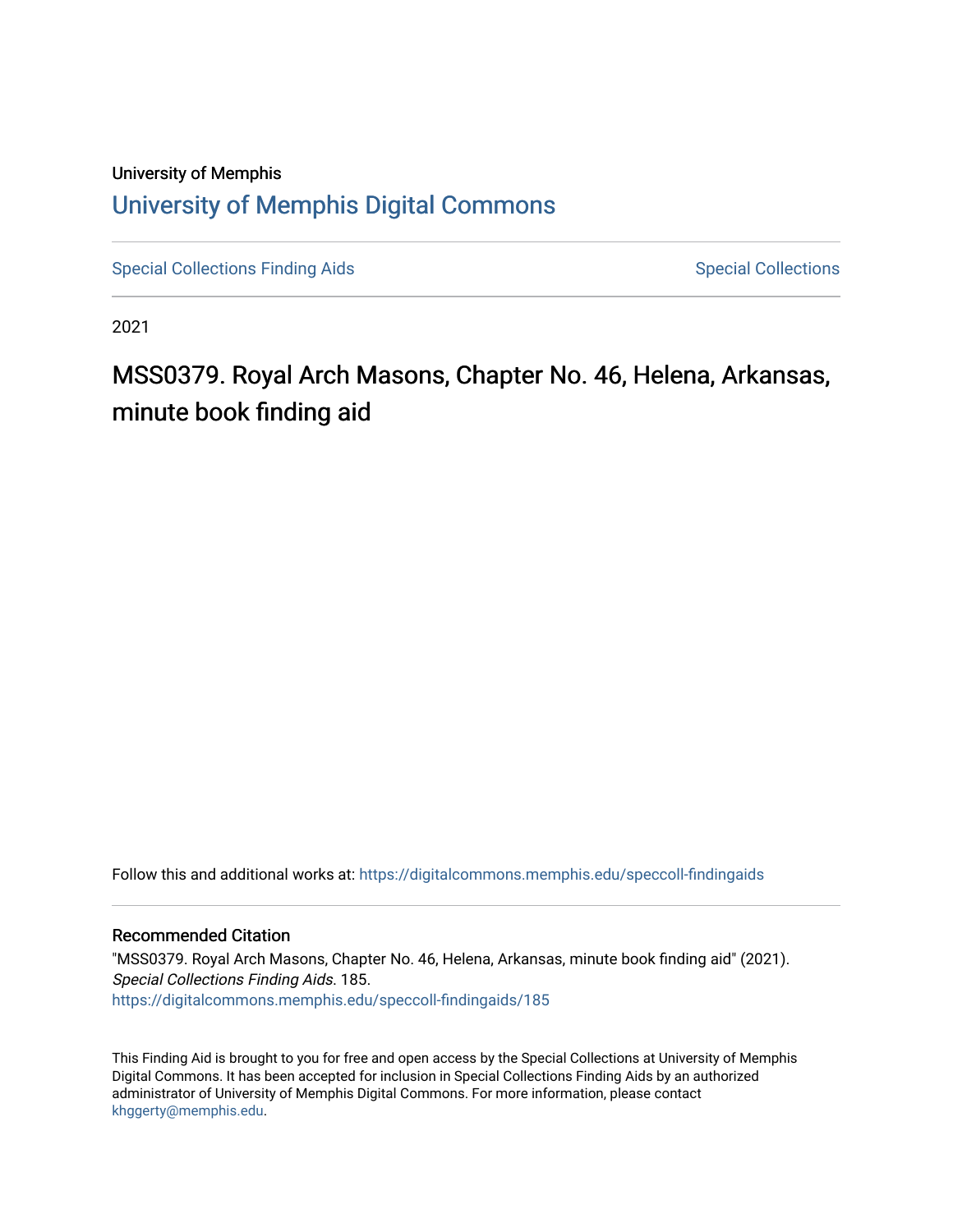### **University of Memphis Libraries Special Collections Department**

126 Ned R. McWherter Library Memphis, TN 38152 - 3250 Phone: (901) 678 - 2210 E-mail: lib\_sc@memphis.edu

# **Royal Arch Masons, Chapter No. 46, Helena, Arkansas, minute book**

| Title:                     | Royal Arch Masons, Chapter No. 46, Helena, Arkansas, minute book                                                                                    |
|----------------------------|-----------------------------------------------------------------------------------------------------------------------------------------------------|
| <b>Collection No:</b>      | <b>MSS.379</b>                                                                                                                                      |
| <b>Extent:</b>             | 1 cubic foot                                                                                                                                        |
| <b>Inclusive Dates:</b>    | 1884-1920                                                                                                                                           |
| Abstract:                  | The collection comprises a minute book of meetings of the Royal Arch<br>Masons, Chapter No. 46, of Helena, Arkansas, held between 1884 and<br>1920. |
| <b>Processed by:</b>       | Gerald Chaudron, 2022.                                                                                                                              |
| Access:                    | Open to all researchers.                                                                                                                            |
| Language:                  | English                                                                                                                                             |
| <b>Preferred Citation:</b> | Royal Arch Masons, Chapter No. 46, Helena, Arkansas, minute book,                                                                                   |
|                            | Special Collections Department, University Libraries, University of                                                                                 |
|                            | Memphis.                                                                                                                                            |
| <b>Publication date:</b>   | 2022 May                                                                                                                                            |